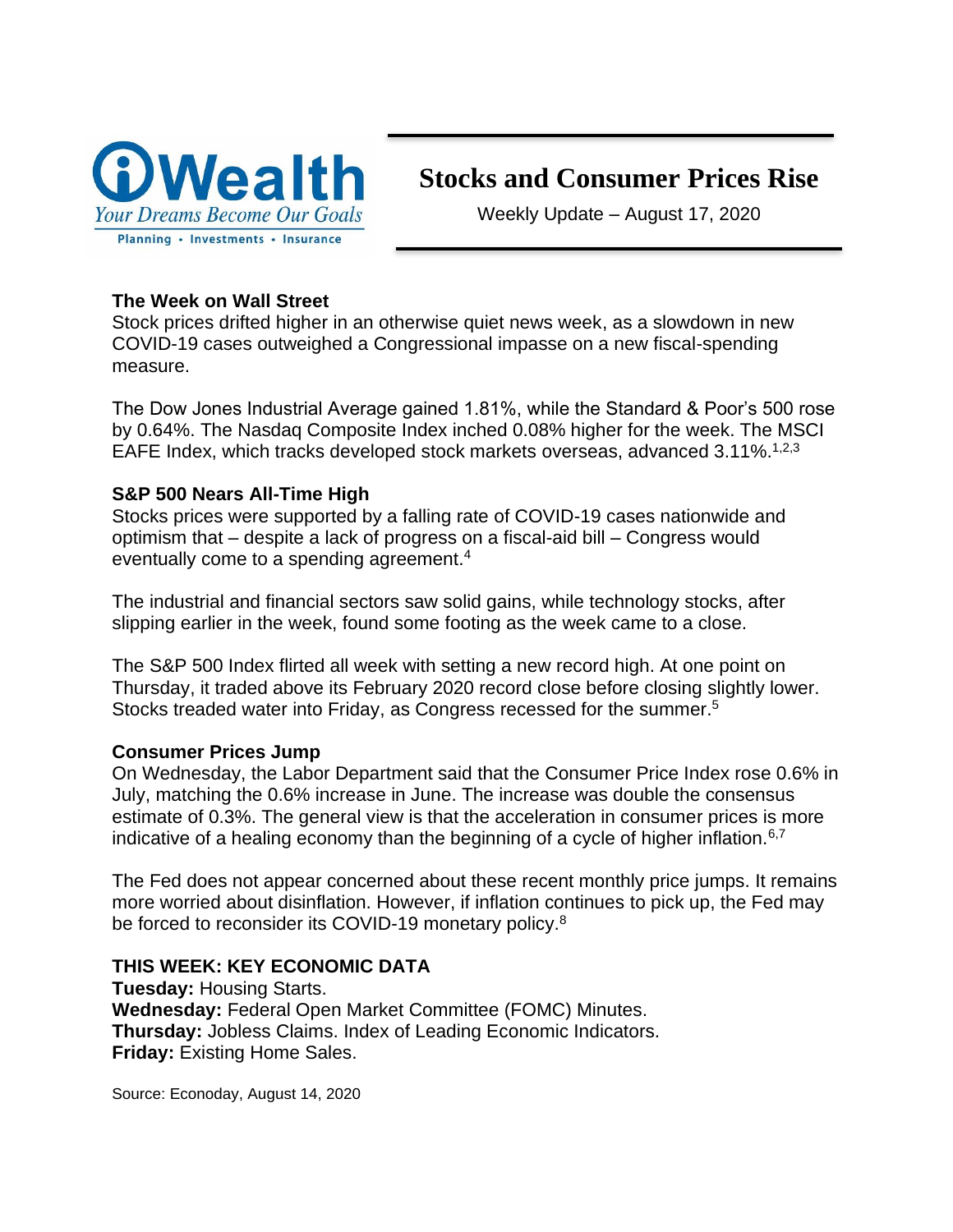The Econoday economic calendar lists upcoming U.S. economic data releases (including key economic indicators), Federal Reserve policy meetings, and speaking engagements of Federal Reserve officials. The content is developed from sources believed to be providing accurate information. The forecasts or forward-looking statements are based on assumptions and may not materialize. The forecasts also are subject to revision.

#### **THIS WEEK: COMPANIES REPORTING EARNINGS**

**Monday:** JD.com (JD). **Tuesday:** Walmart (WMT), The Home Depot (HD), Kohls (KSS). **Wednesday:** Nvidia (NVDA), Target (TGT), Lowe's (LOW). **Thursday:** Alibaba Group (BABA). **Friday:** John Deere (DE).

#### Source: Zacks, August 14, 2020

Companies mentioned are for informational purposes only. It should not be considered a solicitation for the purchase or sale of the securities. Investing involves risks, and investment decisions should be based on your own goals, time horizon, and tolerance for risk. The return and principal value of investments will fluctuate as market conditions change. When sold, investments may be worth more or less than their original cost. Companies may reschedule when they report earnings without notice.



*"Attempt the impossible in order to improve your work"*

*– Bette Davis*



**The Most Perfect Mashed Potatoes**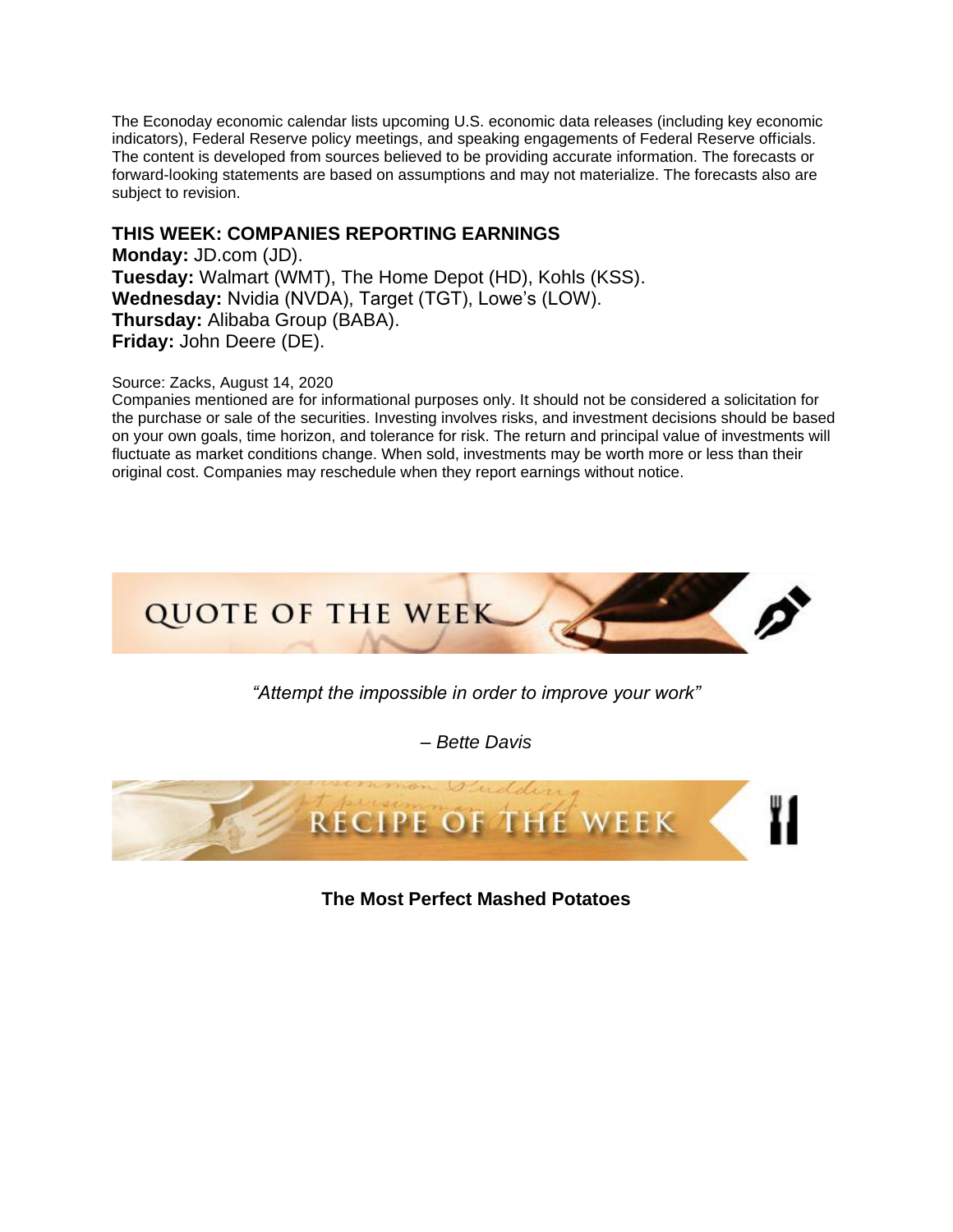

4 servings

### **Ingredients:**

- 3 large russet potatoes
- $\bullet$   $\frac{1}{4}$  cup butter
- $\frac{1}{2}$  cup whole milk
- Salt and pepper

# **Directions:**

- 1. Peel the potatoes and cut them in half, lengthwise. Boil them until tender, about 20 to 25 minutes.
- 2. Drain the potatoes and then return them to the pot. Turn the heat to high and allow the potatoes to dry for about 30 seconds.
- 3. Mash the potatoes twice around the pot; then, add the butter and milk. Continue to mash until fluffy. Season with salt and pepper, generously.

Recipe adapted from AllRecipes.com<sup>9</sup>



# **Tips When Looking for a Tax Preparer**

When you're looking for a tax preparer, you want to make sure to find someone you trust. These tips will help you find a responsible professional and wisely prepare yourself:

• Check the preparer's qualifications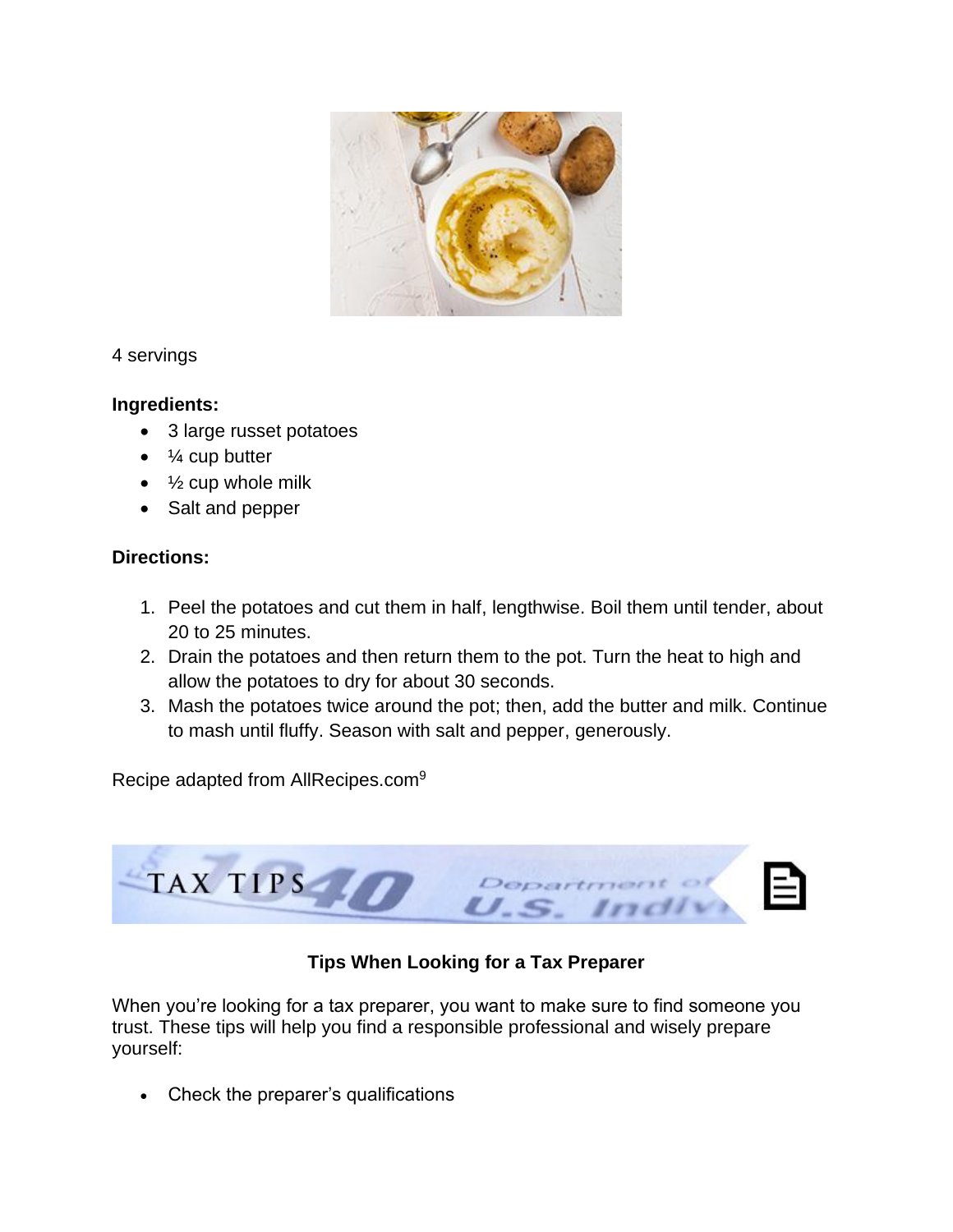- Ask about service fees
- Make sure the preparer is available
- Never sign a blank tax return
- Review your tax return before signing
- Ensure that the preparer signs the return and includes their Preparer Tax Identification Number

These tips will help you find the right tax preparer. If needed, you can report abusive tax preparers to the IRS using Form 14157.

\* This information is not intended to be a substitute for specific individualized tax advice. We suggest that you discuss your specific tax issues with a qualified tax professional.

Tip adapted from  $IRS.gov^{10}$ 



# **Should You Try Hogan's Method?**

Experienced golfers know that the power of your swing comes from your trunk and core, not your arms. In fact, many golf coaches recommend having "soft arms" to allow for more lag in your downswing.

One golfer who famously adopted this method was Ben Hogan. While swinging, Hogan would maintain his arm posture with his left arm remaining straight, and his right arm bent sharply at the elbow. During his swing, he would simply let his arms drop naturally with gravity. This technique encourages clubhead lag, which can be beneficial for your swing. In addition, you may want to focus on having a soft grip to aid in this natural lag.

Tip adapted from GolfTips.com<sup>11</sup>



# **Summer Skin Care Tips That Shine**

Summer is a time for warm days and long nights. With everything going on, it's always important to take care of ourselves, which includes our skin. These skincare tips can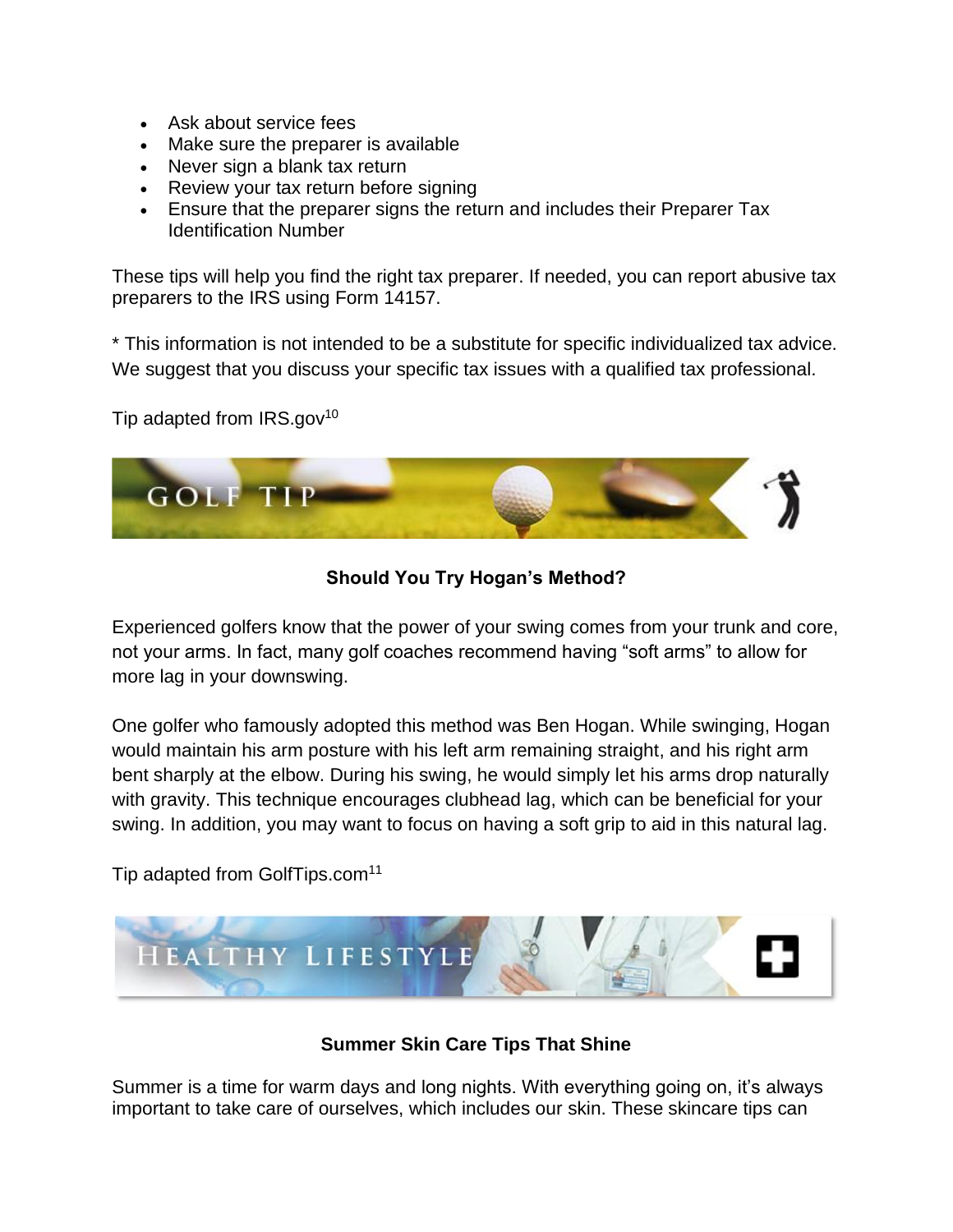apply to everyone.

- **Always wear SPF.** This is the most important skincare rule throughout the year, but especially during summer. Sunscreen may help protect your skin against wrinkles, premature aging, sunspots, and skin cancer.
- **Don't stop moisturizing.** Although summer is more humid than the colder months, it's still important to moisturize your skin and keep it hydrated. Look for a dual-purpose moisturizer with SPF.
- **Be careful of over-bathing.** Between swimming, sweating, and beach days, you might find yourself showering more than once a day. Keep your showers short to avoid drying out your skin.

Tip adapted from Allure.com<sup>12</sup>



#### **From the Boat to Your Home: Repurposing Shipping Containers**

When people think of shipping containers, they likely think of the big metal boxes that come on trucks or ships. But these shipping containers are getting a new (and beautiful) second life as homes! Tiny houses (houses that are generally smaller than 500 square feet) have been gaining traction because of their low-maintenance care and small ecofootprint. Container homes are like tiny houses, but they are made out of renovated shipping containers.

This is an eco-friendly way to live because architects and homebuilders are taking shipping containers that would have otherwise been discarded and turning them into cozy homes. Some architects also combine multiple containers and cut them into unique shapes to create floor plans that rival even the nicest traditional homes. You can buy shipping container homes that are already built and just waiting for their perfect plot!

Tip adapted from Zillow.com<sup>13</sup>

#### *Share the Wealth of Knowledge!*

*Please share this market update with family, friends, or colleagues. We love being introduced!*

Securities and Advisory Services offered through LPL Financial, a Registered Investment Advisor. Member FINRA/SIPC.

Investing involves risk including the potential loss of principal. No investment strategy can guarantee a profit or protect against loss in periods of declining values.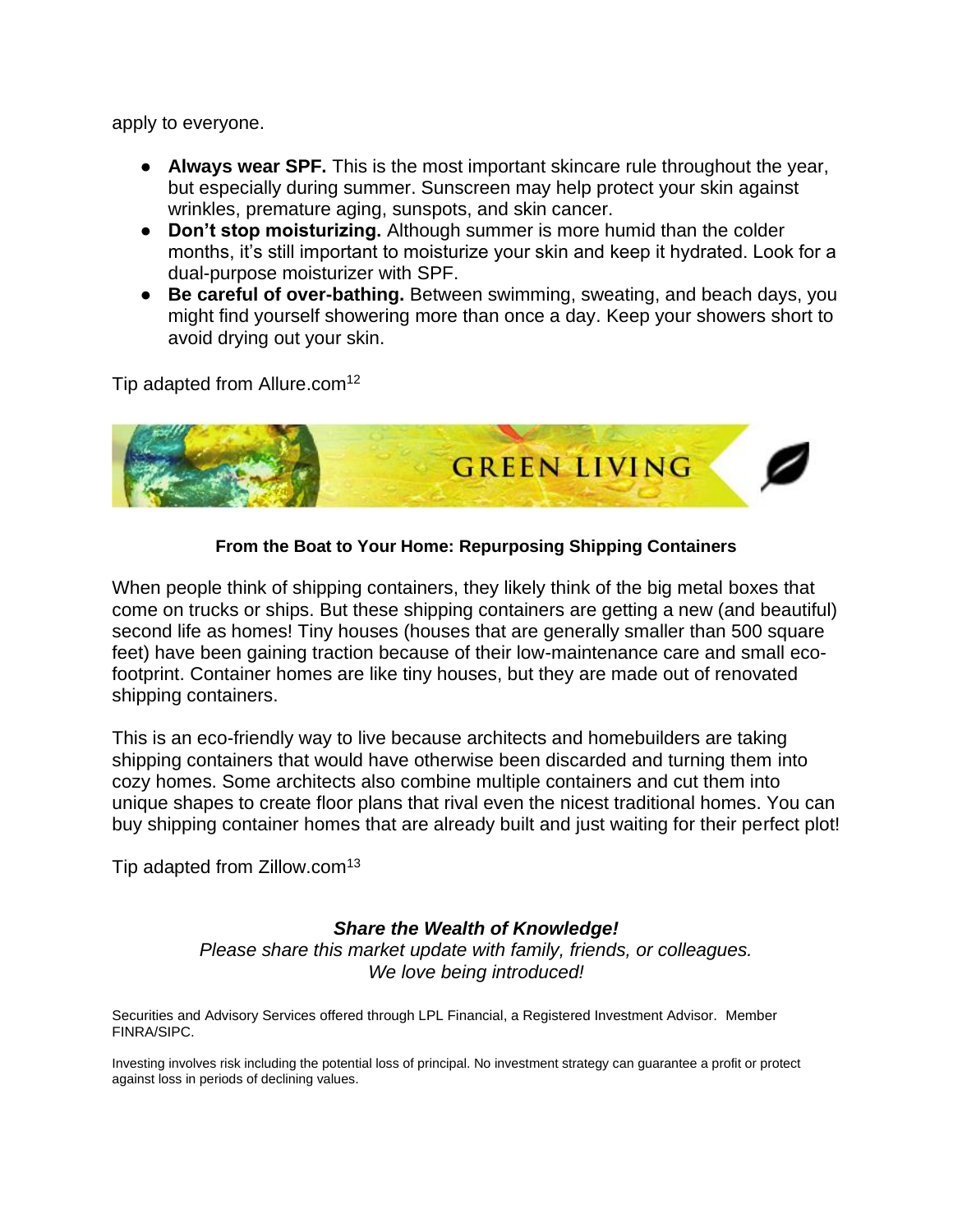Diversification does not guarantee profit nor is it guaranteed to protect assets.

International investing involves special risks such as currency fluctuation and political instability and may not be suitable for all investors.

The Standard & Poor's 500 (S&P 500) is an unmanaged group of securities considered to be representative of the stock market in general.

The Dow Jones Industrial Average is a price-weighted average of 30 significant stocks traded on the New York Stock Exchange and the NASDAQ. The DJIA was invented by Charles Dow back in 1896.

The Nasdaq Composite is an index of the common stocks and similar securities listed on the NASDAQ stock market and is considered a broad indicator of the performance of stocks of technology companies and growth companies.

The MSCI EAFE Index was created by Morgan Stanley Capital International (MSCI) that serves as a benchmark of the performance in major international equity markets as represented by 21 major MSCI indices from Europe, Australia, and Southeast Asia.

The 10-year Treasury Note represents debt owed by the United States Treasury to the public. Since the U.S. Government is seen as a risk-free borrower, investors use the 10-year Treasury Note as a benchmark for the long-term bond market.

Opinions expressed are subject to change without notice and are not intended as investment advice or to predict future performance.

Past performance does not guarantee future results.

You cannot invest directly in an index.

Consult your financial professional before making any investment decision.

Fixed income investments are subject to various risks including changes in interest rates, credit quality, inflation risk, market valuations, prepayments, corporate events, tax ramifications and other factors.

These are the views of Platinum Advisor Strategies, LLC, and not necessarily those of the named representative, Broker dealer or Investment Advisor and should not be construed as investment advice. Neither the named representative nor the named Broker dealer or Investment Advisor gives tax or legal advice. All information is believed to be from reliable sources; however, we make no representation as to its completeness or accuracy. Please consult your financial professional for further information.

By clicking on these links, you will leave our server, as the links are located on another server. We have not independently verified the information available through this link. The link is provided to you as a matter of interest. Please click on the links below to leave and proceed to the selected site.

The market indexes discussed are unmanaged and generally considered representative of their respective markets. Individuals cannot directly invest in unmanaged indexes. Past performance does not guarantee future results. The return and principal value of investments will fluctuate as market conditions change. When sold, investments may be worth more or less than their original cost.

<sup>3</sup> The Wall Street Journal, August 14, 2020

<sup>1</sup> The Wall Street Journal, August 14, 2020

<sup>2</sup> The Wall Street Journal, August 14, 2020

<sup>4</sup> CNBC, August 12, 2020

<sup>5</sup> CNBC, August 13, 2020

<sup>6</sup> The Wall Street Journal, August 12, 2020

<sup>7</sup> The Wall Street Journal, August 12, 2020